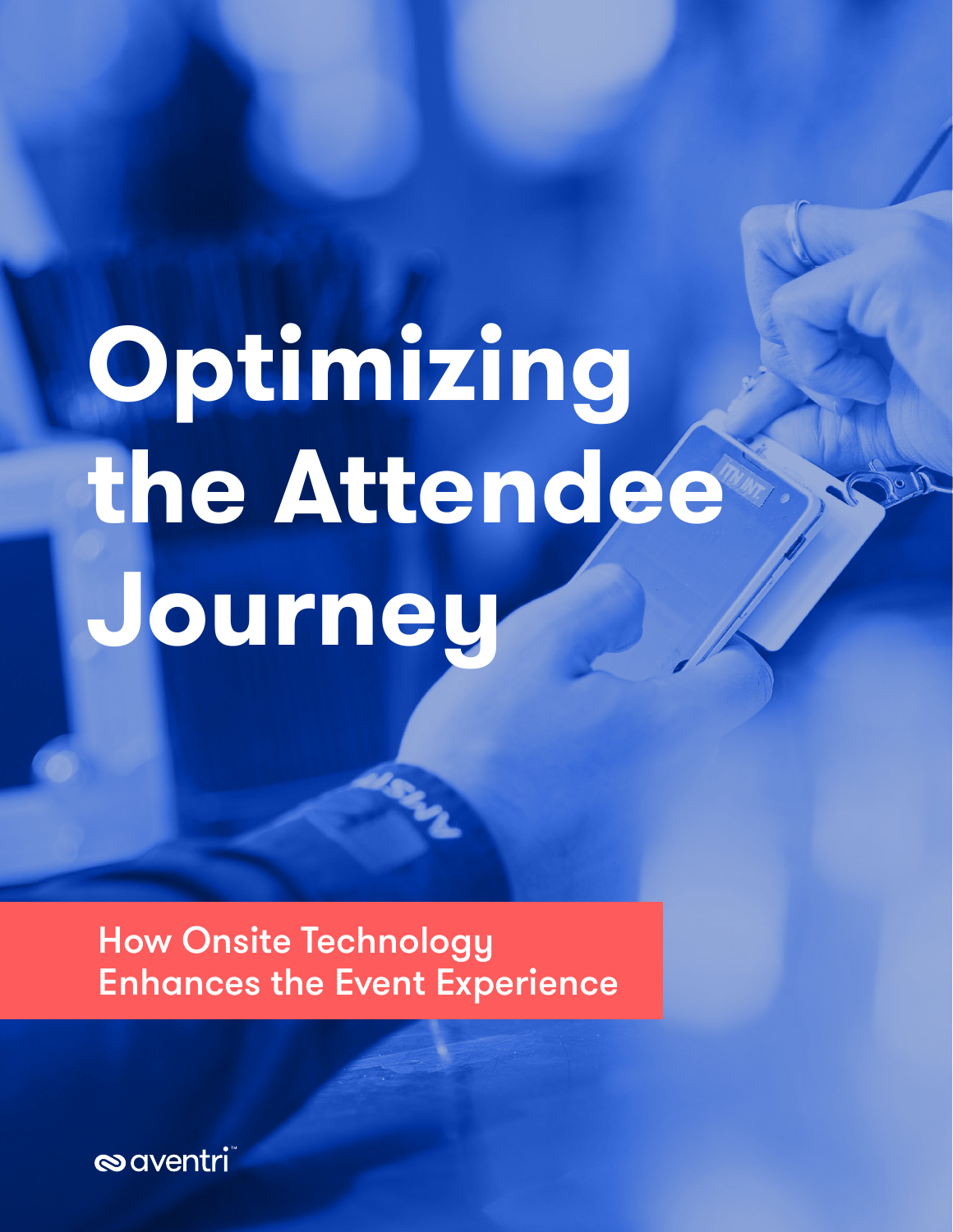## **Table of Contents**

| Introduction                                                      | 3              |
|-------------------------------------------------------------------|----------------|
|                                                                   |                |
| <b>Why Onsite Services Are a Big Deal</b>                         | 4              |
| The Importance of Data and ROI                                    | $\overline{5}$ |
| <b>Kiosks That Make Early Check-in Easy</b>                       | 6              |
| <b>Mixing Self-Service and Human Connection</b>                   | 7              |
| <b>More Efficient Badging</b>                                     | 8              |
| <b>Take Attendee Badges to the Next Level</b>                     | 9              |
| <b>A Robust Mobile App</b>                                        | 11             |
| Tracking the Attendee Journey: A Win-Win for Attendees & Planners | 12             |
| <b>Making Sponsors Happy with Lead Retrieval</b>                  | 14             |

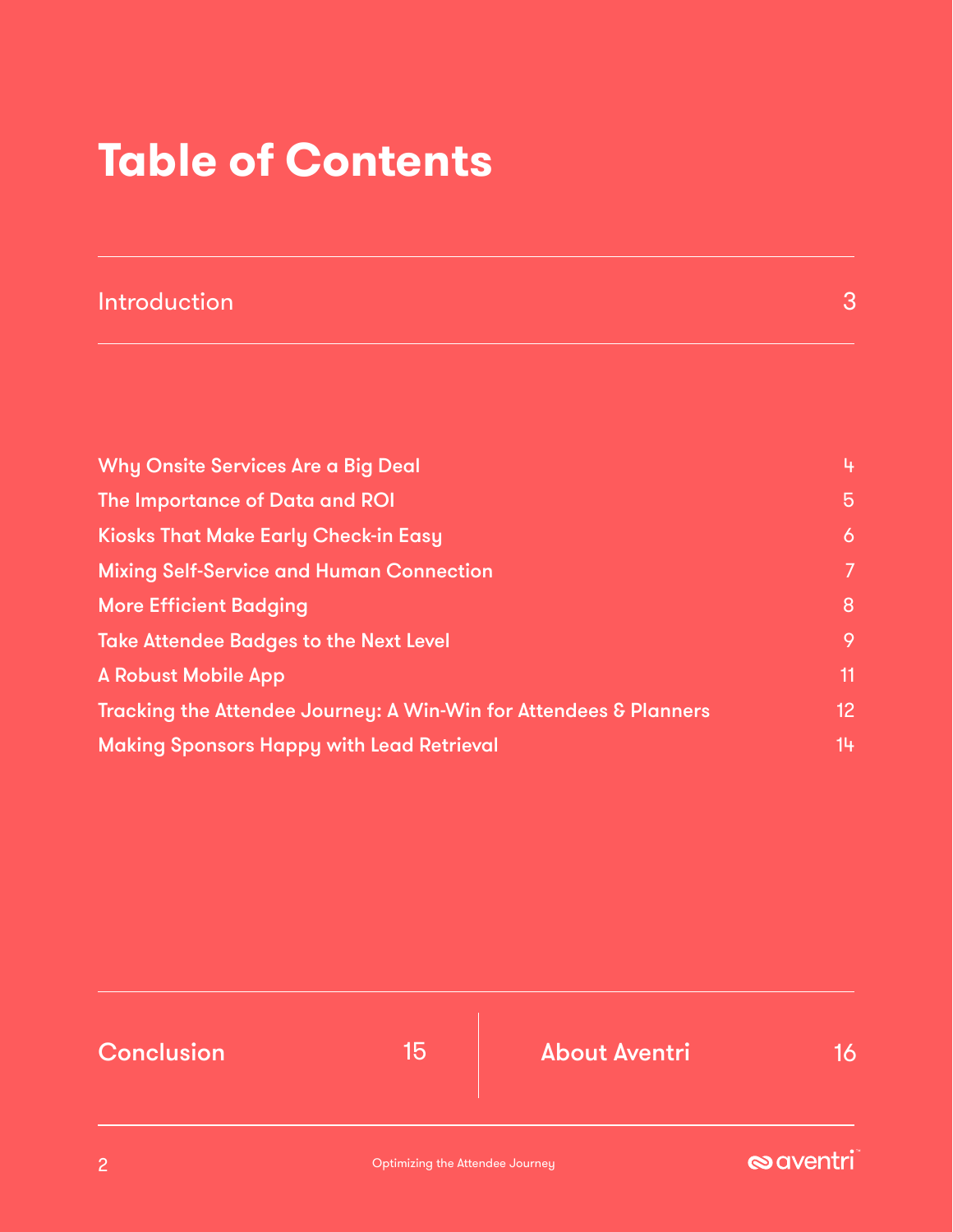## <span id="page-2-0"></span>**Introduction**

They say you only have one chance to make a good first impression. When it comes to events, an attendee's first impression is often made with the technology they interact with; how and where it's used, how seamless it is and how it drives convenience as well as engagement.

Despite its importance, event planners still struggle when it comes to fully understanding onsite technology. They may ask themselves: How do I know what technology is best to use at my event? What will increase attendee satisfaction and event ROI? What will help my event stand out?

This eBook was developed to answer some of those questions and to help event planners around the world make better, more strategic decisions when it comes to onsite technology.

**Whether you want to improve the technology you already have in place or you don't know where to begin, the following will help guide you to identify and achieve your goals while increasing your event ROI.**